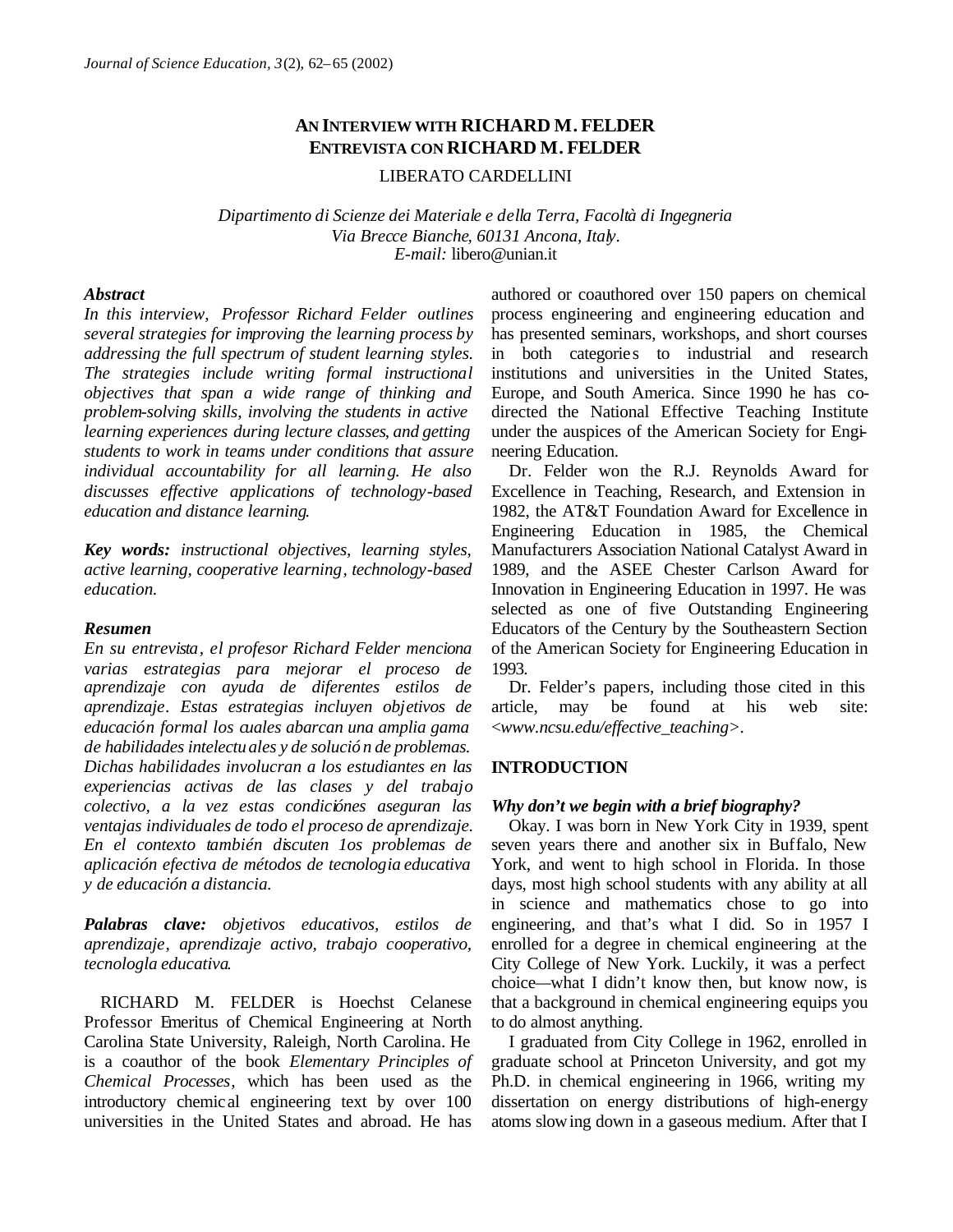spent a year on a NATO postdoctoral fellowship at the Atomic Energy Research Establishment in England and two years as a research engineer at Brookhaven National Laboratory, and finally took a faculty position at North Carolina State University. I've been there ever since, eventually being named Hoechst Celanese Professor of Chemical Engineering. I retired in 1999 and now plan to spend most of my time giving teaching workshops to faculty members and graduate students, occasionally teaching a course, and playing with my grandchildren.

## *Education is not something that most engineering professors emphasize in their careers. Has it always been your focus?*

No. I was very conventional in the first half of my career at N.C. State. I devoted my time and energy primarily to research on a variety of topics, most of which involved mathematical modeling of chemical and environmental processes, and in whatever time was left I taught classes. I always liked teaching and got a lot of personal satisfaction from it, but it was definitely less important than my research in terms of my career advancement. I earned tenure and promotion to associate professor after four years and then to full professor after another five, strictly on the basis of my research performance—whether I taught well or poorly had nothing to do with it.

I had been teaching for about 15 years when I first became aware that something was wrong in my undergraduate classes and had been from the beginning. I would cover material thoroughly in my lectures, giving lots of examples and illustrations of the methods I was presenting, but when I asked questions about it the next day most of the students seemed not to have heard a word I said, and when I gave examinations many of them did terribly. I knew they were all intelligent*—*you have to be to get into chemical engineering at North Carolina State*—*and I started to wonder what the problem was. It dawned on me that no one had ever taught me anything about how to teach*—*the bizarre fact is that it's just not part of how faculty members are prepared for their jobs. I thought it might be a good idea to learn something about what I was supposed to be doing for a living. The change in my career focus really began then.

## *What did you do?*

I started looking into the literature of cognitive and educational psychology to see if those folks could tell me anything about what I was supposed to be doing for a living, and I discovered that some of them could. The main point of what I discovered is that people acquire and retain knowledge and develop skills in only one way—by doing things and getting feedback on the outcomes, not by watching and listening to someone else telling them what they are supposed to know. When all I did was prepare and deliver lectures and respond to questions, *I* was learning the material at a far deeper level than I knew it before, but the students were not learning much of anything. Those who managed to learn it did so when they went home and worked through assignments by themselves, and most of them could have done the same thing if I had just given them my lecture notes and not even bothered delivering the lectures.

Once I recognized that, I started to change how I taught, involving students much more actively in the learning process in and out of class, and later I began trying to pass on what I discovered about teaching and learning to my colleagues in articles and workshops. I found this work both more satisfying and more enjoyable than research on mass transfer and batch process optimization, and over the next 15 years I gradually de creased my involvement in engineering research and made education my primary focus.

## *What are the main teaching strategies you recommend in your papers and workshops?*

Before I answer that, let me point out that "teaching" can mean two completely different things. First, it can simply mean presenting information, so that if I lecture on something I can say that I taught it, whether or not anyone learned it. The second meaning of teaching is "helping someone to learn." According to this meaning*—*which I personally accept*—*if I lecture on something and the students don't learn it, I have not taught it.

The usual approach to teaching a course implicitly uses the first meaning. You write a syllabus, listing the topics you plan to cover, then present the topics in class, and collect your paycheck. It doesn't matter how much students learn*—*if you covered the syllabus, you did your job. The approach I try to follow is sometimes called *outcomes-based education.* Rather than defining a course by simply writing a syllabus, I try to define in as much detail as possible the knowledge, skills, and attitudes I want the students to acquire by the end of the course. Then when 1 teach the course I try to present and explain the specified knowledge, provide practice and feedback in the specified skills, and offer guidance and models for the attitudes. Even if I cover the entire syllabus, if they don't learn what I said they should, I've failed.

The principal strategies I use in following this approach are first, writing clear instructional objectives and using them to structure the courses I teach; second, addressing the full spectrum of student learning styles when I teach; and third, using active and cooperative learning.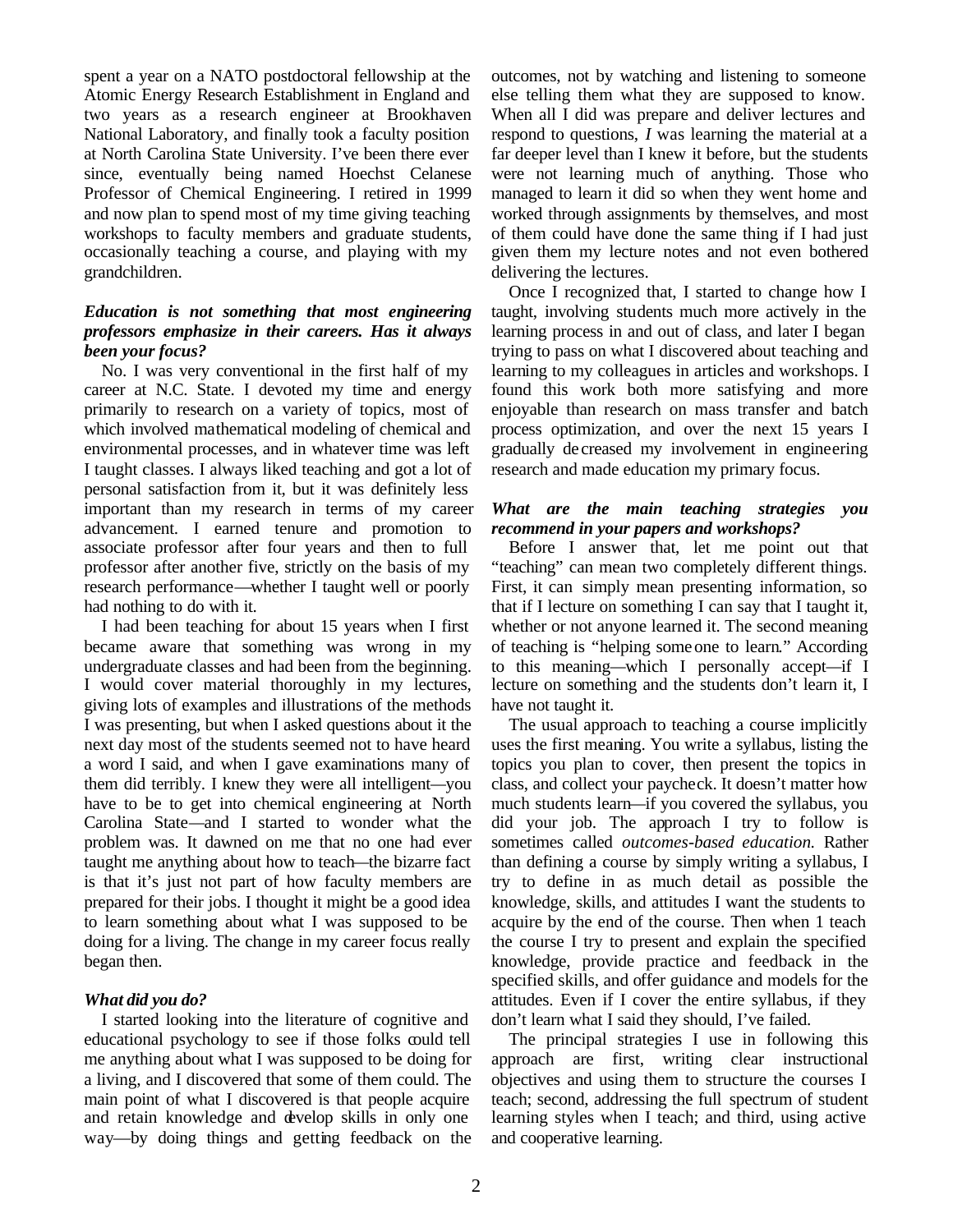### **INSTRUCTIONAL OBJECTIVES**

### *What are instructional objectives?*

They are explicit statements of what students should be able to do if they have learned something. An instructional objective has two parts: a *stem,* which states when the students should be able to carry out a specified action, followed by the action. Typical stems are "When you [or "the students"] have finished Chapter 6 in the text, you [they] should be able to..." or "In order to do well on next week's examination, you should be able to…" The phrase following the stem must begin with an observable action verb, such as *list, explain, calculate, prove, derive, design,* or *optimize,*  and should be a clear statement of what the student is expected to do. Verbs like *know*, *learn*, *understand*, and *appreciate* should not be used—those actions cannot be directly observed. For example

- In order to do well on the next examination, you should be able to **list** the components of an environmental impact statement and **explain** each component in terms your grandparents could understand.
- By the end of this course, if given the flow chart of a chemical process production plant, you should be able to **identify** potentially hazardous pollutants, design a system for reducing an emission level of one of them, **calculate** the expected emission level if your system is imple mented, and **identify** possible flaws in the system.

## *What's wrong with stating the things you want students to know and understand? Aren't those your real goals?*

Of course they are, but they're not directly observable*—*you can only determine what students know and understand by observing how they do something that demonstrates their knowledge or understanding. For example, you may tell me that your goal is for your student to understand the ideal gas equation of state. I would then ask, *"How will you know whether or not they do?"* You might answer, *"Well, I'll give them several temperatures and pressures of an ideal gas and ask them to calculate the corresponding specific volumes"* or *"I'll specify P and T and ask them to estimate the error that would result if they use the ideal gas equation of state to calculate V"* or *"I'll ask them to derive the ideal gas equation of state from the kinetic theory of gases."* I would then say *"*Fine—*those* are your instructional objectives*."*

One reason for writing instructional objectives is to give students benchmarks against which they can check their understanding. If you tell them you want them to understand something, they cannot possibly know whether or not they do unless you tell them how you expect them to demonstrate their understanding. The more explicit you are in stating your objectives for the students*—*especially the ones that require high levels of critical or creative thinking*—*the more likely the students will be to achieve them.

## *Aren't students intimidated when you give them a long list of things they're expected to do?*

Sure, and if you gave them a huge list of objectives for the entire course on the first day, most of them would just ignore it. I've had the greatest success when I give them my objectives in the form of study guides for tests. Most students want to do well on tests*—*in fact, that's the only thing that motivates some of them to learn the material. When I tell them what I expect them to be able to do on a test, most will try to learn how to do everything on the list.

## *Aren't you making it too easy for the students when you tell them everything they will have to be able to do on the tests?*

Not at all. Remember, I'm not giving them the exact questions, but rather a comprehensive list of the types of questions that *might be* included. If it's easy for them to master everything on the list, it just means that I'm not including enough high-level objectives. I always make sure that the list includes some things that normally only the top students in a class are able to do*—*—explaining complex phenomena in jargonfree terms, for example, or identifying possible sources of discrepancies between predicted and observed system behavior, or choosing between alternative systems or experimental designs and justifying their choices. If I base my examinations on the instructional objectives and the students can do everything I've said they should be able to do, it means they've learned what I wanted them to learn and they deserve a high mark. If they lack the understanding or the basic ability to meet the objectives, they will not get a high mark, whether or not they have the list before the test.

## *How can I find out more about writing instructional objectives?*

One place to start is a paper that Rebecca Brent and I wrote for the journal *College Teaching* (FELDER *et al.,* 1999). There's also a good little book by Gronlund (GRONLUND, 1994) that's quick to read and very informative.

### **LEARNING STYLES**

*You said the second component of your teaching approach is addressing the full spectrum of learning styles. What are learning styles?*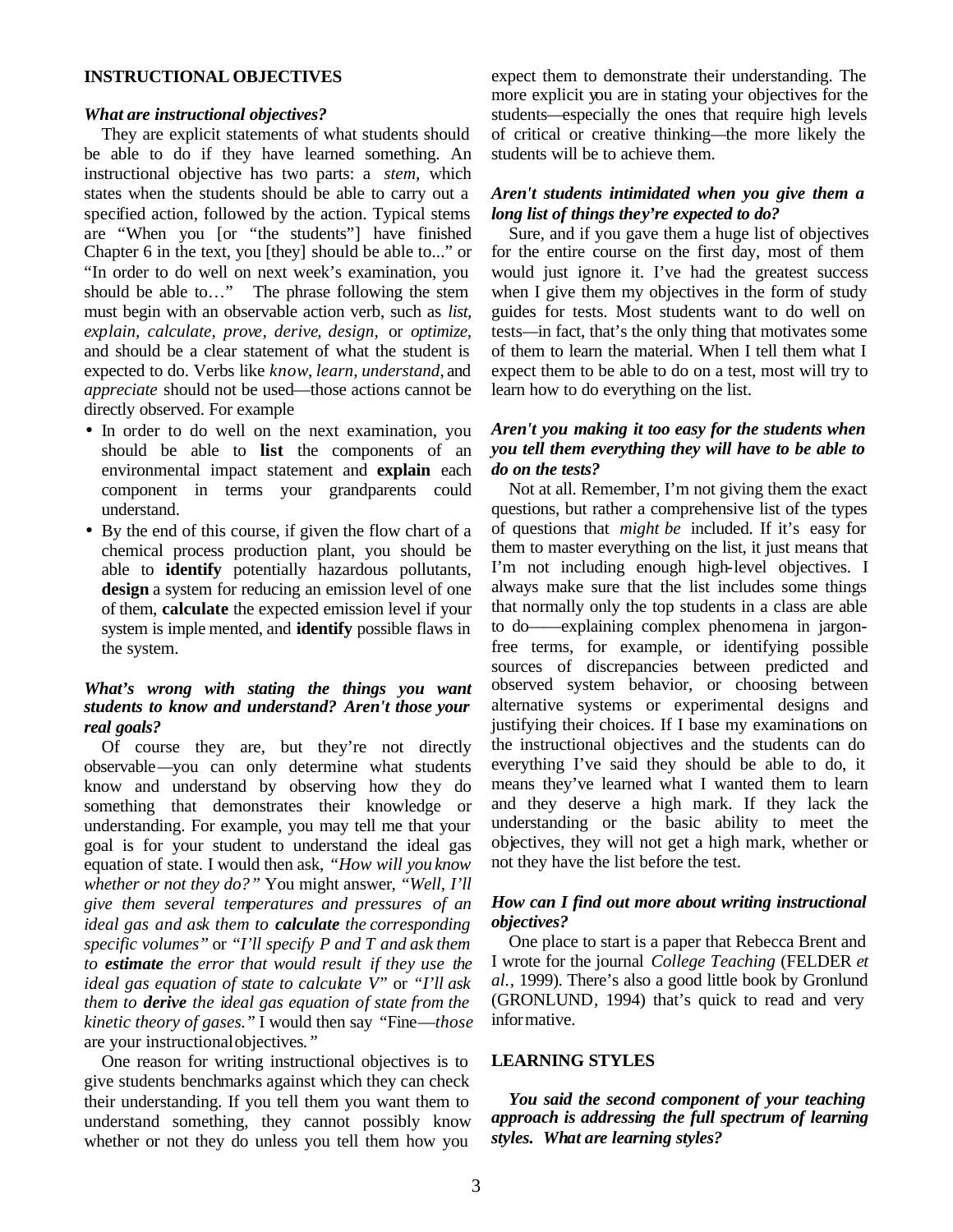They're the ways that students characteristically take in and process new information. Students function in a variety of different ways in learning situations. Some prefer to deal with concrete information—facts, observations, experimental data—and others are happier working with abstract concepts and mathematical models. Some take in and retain more from visual information (figures, diagrams, pictures, plots) than from verbal information (spoken and written words), and others get more from written and spoken explanations. If you teach students in a way that strongly conflicts with their learning style, they may not learn much. Unfortunately, mismatches are common between the way most engineering and science professors teach and the le arning styles of most of their students.

## *For example?*

A common mismatch is that most students are visual learners and the way we present information in most college courses is overwhelmingly verbal. We use only words when we lecture and mainly words and mathematical formulas on the board and on transparencies and in textbooks. Another problem is that many students are active learners, who gain the greatest understanding when they are doing something physical*—*solving problems, discussing ideas, even just moving around and most college teaching involves primarily lecturing. (Laboratory courses are notable exceptions.) For active learners, sitting passively hour after hour watching professors lecturing is a great waste of time—they are not learning anything and would do just as well to skip the classes and copy a classmate's notes.

Perhaps the most serious mismatch in undergraduate science and engineering courses arises from the fact that most students are *sensing learners (sensors),* who like working with facts and real objects and are uncomfortable if they cannot see connections between what they are being taught and the "real world," and who tend to work slowly and meticulously, paying attention to details and checking their work frequently. Unfortunately for them, most engineering and science professors teach in a way that works against these students and in favor of the *intuitive learners (intuitors),* who are much more comfortable with abstract theoretical material and tend to work quickly (although not necessarily carefully). Starting in the first year of college, we plunge the students into the "fundamentals"—mathematical techniques, basic scientific principles, molecular theories, and so on—and make them wait for several years to get to the applications of these abstractions. We also tend to give long tests that only the fastest-working students can finish, so that the careful and methodical sensors, who may understand the material very well and would make excellent engineers

and scientists, do poorly and may even fail the tests and the courses.

## *I would imagine that students being taught in a way that conflicts almost completely with their learning style would find school unpleasant.*

You'd be right. It feels to them like the instructor is teaching in a foreign language they don't understand—they are likely to get bored quickly, stop paying attention in class or stop coming to class altogether, do poorly on tests, and get discouraged. Not surprisingly, the research shows that students taught almost entirely with mismatched teaching styles don't learn as much as students taught in their preferred styles and they retain less of what they learn (FELDER, 1996a).

## *Wouldn't it be difficult for instructors to find out the learning styles of each of their students and teach each student in the way that best fits his or her learning style?*

The first part isn't difficult but the second part is impossible. You can use a variety of instruments to assess learning style preferences, including one I'm developing called the *Index of Learning Styles* (FELDER & SOLOMAN) that can be taken and scored on-line. What you can't do is implement simultaneously as many teaching approaches in a class as there are learning styles among the students, however. Fortunately, you don't have to do that. In fact, even if you could somehow manage to teach students only in the way they prefer, it would be a bad idea.

### *Why?*

Because to be successful, professionals have to function effectively in all learning style categories, not just the ones they prefer. Most obviously, engineers and scientists have to deal with both visual and verbal information. Also, they have to work well in the manner of both sensors*—*being observant, methodical, willing to repeat experiments and calculations enough to be confident in the results*—*and intuitors, interpreting the results and speculating on what they might imply. The same argument can be made for every dimension of every learning style model.

On the other hand, if you teach students only in their preferred style, they will develop their skills in their preferred ways of functioning but they won't get practice in the other categories, which means they won't graduate with all of the skills they will need to succeed as professionals. In short, when we teach in a way that heavily favors one type of learner or the other*—*which is what the traditional lecture-based teaching style does*—*we do a disservice to *all* learners.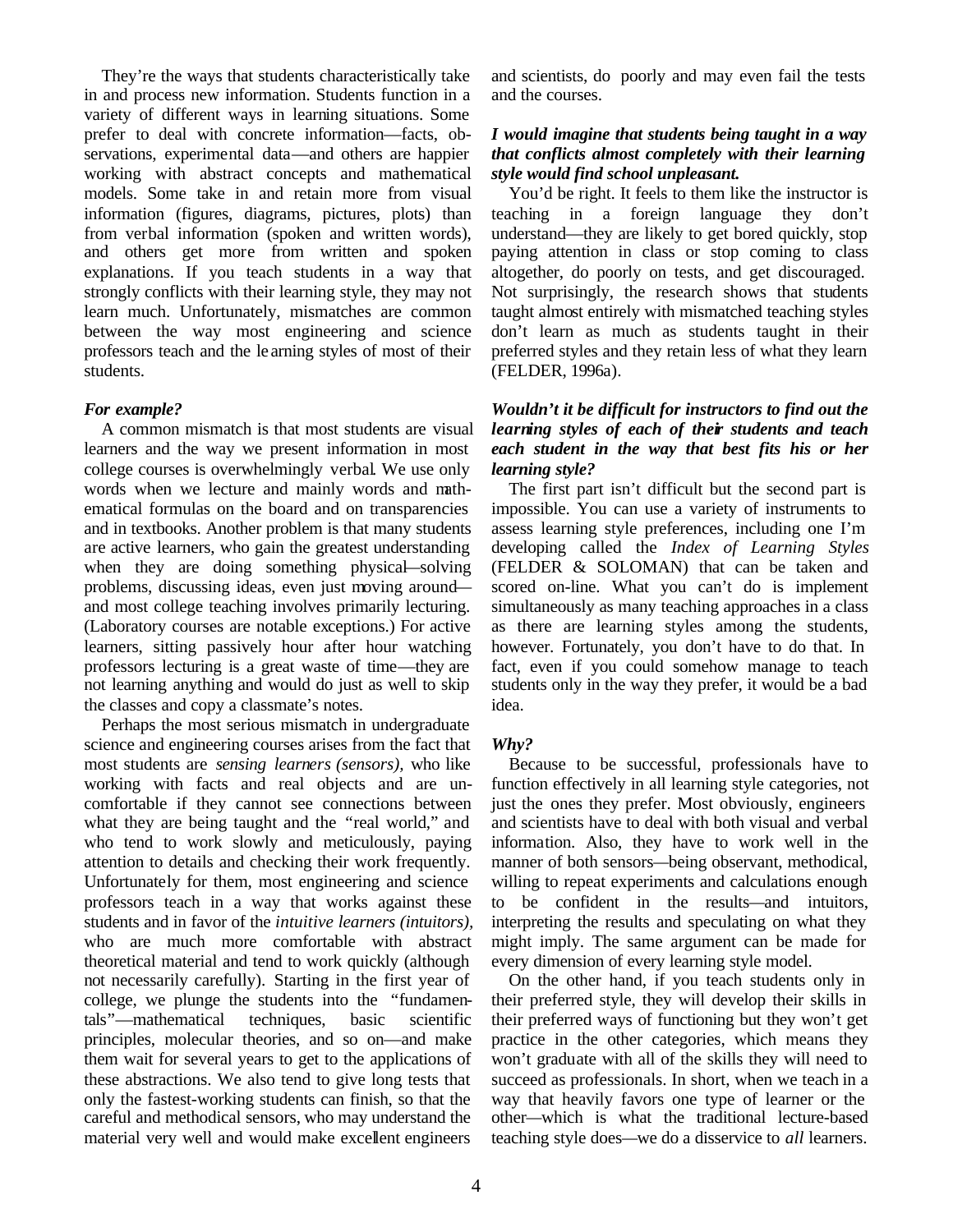### *So what should we do?*

The key is *balance—*making sure that we address both sides of every learning style dimension rather than always favoring one side at the expense of the other. In most engineering and science classes, improving the balance means significantly increasing visual content, putting more emphasis on observable phenomena and experimental data and less on theories and mathematical models, and providing more opportunities in class for student activity rather than requiring the students to spend all of their classroom time watching and listening to us.

## *So I don't really need to know the learning style preferences of my students—I just need to make sure I teach to each type part of the time?*

Exactly!

## *Wouldn't it be useful for the students to know their own learning styles?*

Yes, but you have to be careful about this. Learning style preferences contain useful clues about how students function and things they might do to become more effective as learners, but they say nothing about what fields students should or should not pursue or even about what they are or are not good at. The fact that you prefer a learning style category says nothing about how good or bad you are in either that category or its opposite. For example, a student with a strong preference for visual presentation may be excellent, average, or poor at comprehending verbal information—or visual information, for that matter. A student who says "I'm a sensing learner so I can't be good at math and I'd better not major in physics" is missing the point of learning styles, and an instructor or advisor who tells students something like that could be making a serious and potentially harmful mistake.

### **ACTIVE LEARNING**

### *Moving to another topic, what is active learning?*

It's instruction that engages students in any courserelated activity other than watching and listening to lecturing. The idea behind it is that people acquire skills through active practice and feedback, not by passive observation, so the more practice they get at doing something, the better they are likely to become at it.

#### *Isn't that where homework comes in?*

Yes, and assigning homework could technically be classified as using active learning, but the term usually refers to giving brief exercises in class for the students to do individually or in small groups and then providing immediate feedback on their efforts. The exercises might involve answering questions, solving short problems, brainstorming, or formulating questions. The idea is that as long as we have students with us for 30 to 40 hours of class in a semester, we may as well try to get some meaningful learning to happen during those hours instead of pushing it all to the homework.

## *Can you get students active in a large class in a fixed-seat auditorium? If so, how?*

It's just as easy as doing it in a small class with movable chairs. Several times during a class period, you ask a question or pose a short problem, tell the students to turn to one or two neighbors, randomly designate group recorders if calculations are involved (the student on the right end of the group, the student with the closest birthday...) and give them anywhere from 30 seconds to three minutes to come up with an answer or solution. Then call randomly on students to tell you some or all of what their groups came up with, continuing until you are satisfied with the responses, and proceed with your lecturing or whatever else you want to do at that point. I've used this technique with groups of up to 400 people and it works beautifully, although you have to do it several times with students who are new to it before you start getting the results you're looking for. The keys are to keep the activities short and to call on at least a few individuals initially rather than just asking for volunteers.

#### *Why are those things so important?*

Because if the activity takes more than about three minutes, some groups will finish early, get bored, and wander off task, and other groups will flounder for long non-productive periods. If you want the students to solve a longer problem, break it up into small chunks. If the students know you might call on anyone in the class, most of them will be motivated to do the work so they won't be embarrassed if they are selected. If you just ask for volunteers, many students won't bother to work on the exercise, knowing that someone else will eventually supply the answer. Incidentally, I tend to load heavily on the back of the classroom, where students usually go to hide. They quickly learn that they can run but they can't hide.

## *I've tried something like that, and I notice that whatever I do, some students refuse to work in groups in class. What should I do about them?*

How about nothing? I know instructors are really bothered when they see non-participating students and some of them conclude that the method is failing, but that's the wrong way to look at it. Let's suppose that you're doing an active learning exercise, and 10% of the students in the class are not participating. (It's never that high in my classes after the first week, but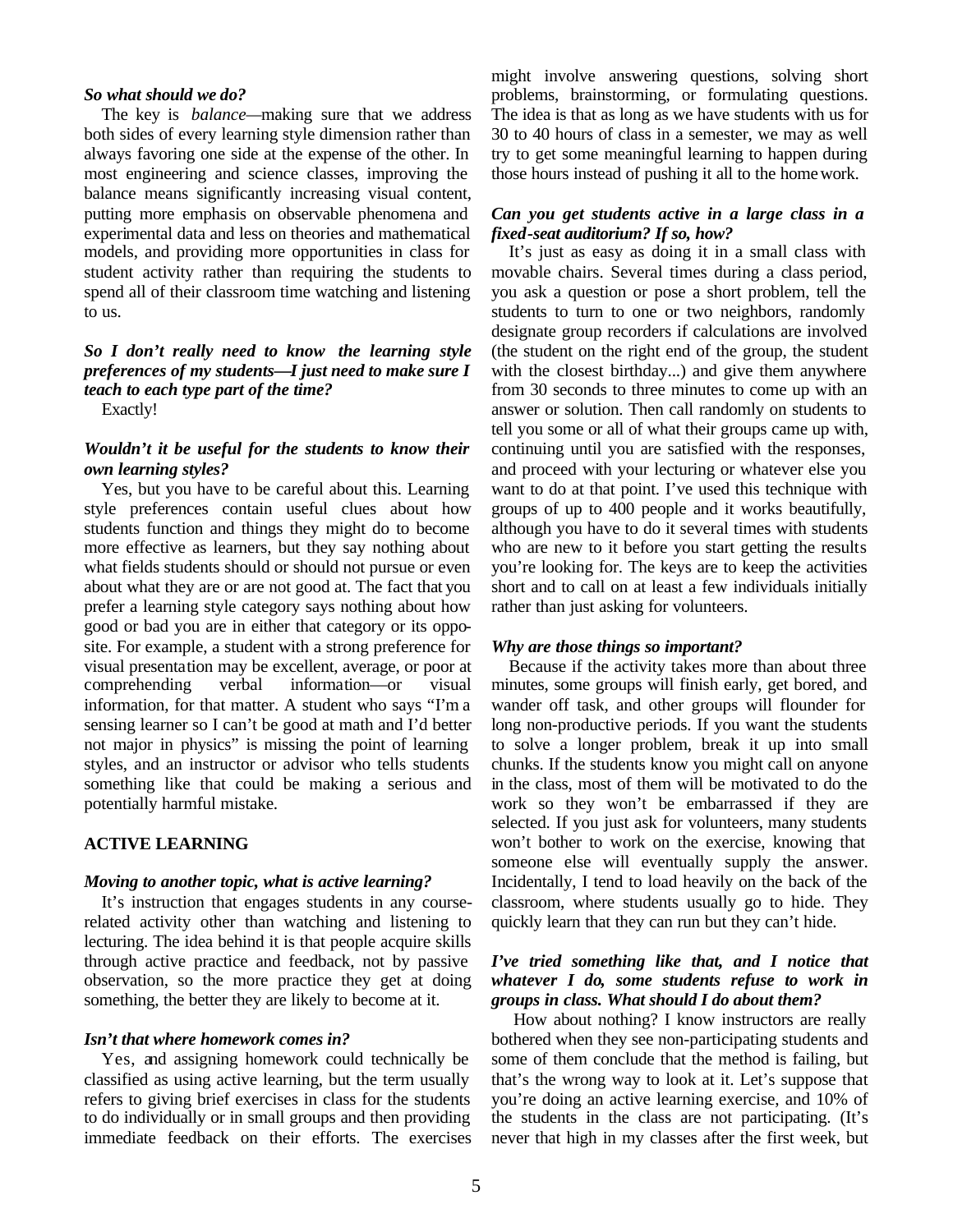let's just say it is.) That means that while the exercise is going on, you've got 90% of your class actively engaged in thinking about what you want them to think about and doing what you want them to do. At any moment when you're lecturing, what percentage of your students would you guess are actively engaged in thinking about what you want them to think about, let alone doing anything with it? Ten percent, tops.

No instructional method is guaranteed to reach all students at all times; all we can do as instructors is try to maximize the percentage we're involving. I like 90% active involvement a lot better than 10%, and so I use some active learning in every class period, even if it's only five minutes in an hour-long period. Those five minutes are likely to be where most of the learning takes place during that period.

#### **COOPERATIVE LEARNING**

### *How about cooperative learning? What is that?*

It's a subset of *collaborative learning,* instruction that involves students working in teams. In cooperative learning, the team activities are structured to meet five criteria: *positive interdependence* (if all team members fail to do their parts everyone is penalized), *individual accountability* (each team member is held accountable for all the learning that was supposed to take place in the assignment), *face-to-face interaction, appropriate use of interpersonal skills,* and *regular self-assessment of team functioning.*

#### *How do you get individual accountability?*

The obvious and most common way is to give individual tests covering everything the team members were supposed to have learned. When teams work on homework in a lecture course, this is usually done routinely. In a laboratory course, instead of basing the entire course grade on the lab reports, you can give tests on the total content of the experiments, including the experimental design, equipment calibration and operation, statistical data analysis, and theoretical interpretation of the data. You can do the same thing in any project-based course, like the capstone design course in an engineering curriculum—test the students on the equipment design, instrumentation and control provisions, economic analysis, and all other components of the final report. Students who were not fully involved in the project probably won't do well on the tests, which will affect their course grades.

#### *Are there other ways?*

Lots of them. For example, when teams give oral presentations on a project, they normally just choose the best and brightest team member to do most of the talking, or the team members present the parts of the project that they mainly did, which may be the only parts they really understand. What you can do is complicate their lives a bit. When you assign the project, tell them that a short time before the presentation*—*a day, an hour, five minutes*—*you will randomly designate which team member will present which part of the report, and then when the time comes, do it. Doing this not only provides individual accountability but also positive interdependence. If I am on a team, my grade may depend on how well someone else on the team reports on my part of the project, so I end up teaching my teammates what I did and all of them do the same with their parts. Since we learn best what we teach others (as every teacher knows), the result is that everyone learns at a deeper level. Other ways of getting individual accountability are suggested in references on cooperative learning (JOHNSON *et al*., 1998; MILLIS, *et al.,* 1998; FELDER, *et al.,* 1994; FELDER, 1996b).

#### *How do you know cooperative learning works?*

Research*—*hundreds of studies in both laboratory and natural classroom settings. Some investigators at the University of Wisconsin recently did a metaanalysis of cooperative learning research in science, mathematics, engineering, and technology (SPRINGER *et al.,* 1997). They put the results of 39 rigorous studies on a common basis, and showed that on average cooperative learning significantly improved academic performance, lowered dropout rates, and increased student self-confidence. Many other studies point in the same direction (JOHNSON *et al.,* 1998; MILLIS *et al.,* 1998).

## **TEACHING WITH TECHNOLOGY**

### *One final topic. What role do you think technology will play in the education of the future?*

I can't predict exactly what role it will play, but I'm confident that it will change almost everything (FELDER, 2000). More and more textbooks now come with courseware that can do almost everything an instructor can do in a lecture*—*present information, ask questions or pose problems, and provide immediate positive or corrective feedback to student responses. The courseware also does things le cturers cannot do. With a simple mouse click, students can interrupt a lesson to get detailed explanations of terms and concepts, bring up illustrative diagrams, animations, and movies, look up physical properties, solve algebraic and differential equations, and then return to where they were in the lesson and proceed. They can go to the Web, activate a search engine, and find out almost anything about the subject at hand from encyclopedias, articles and research reports, and